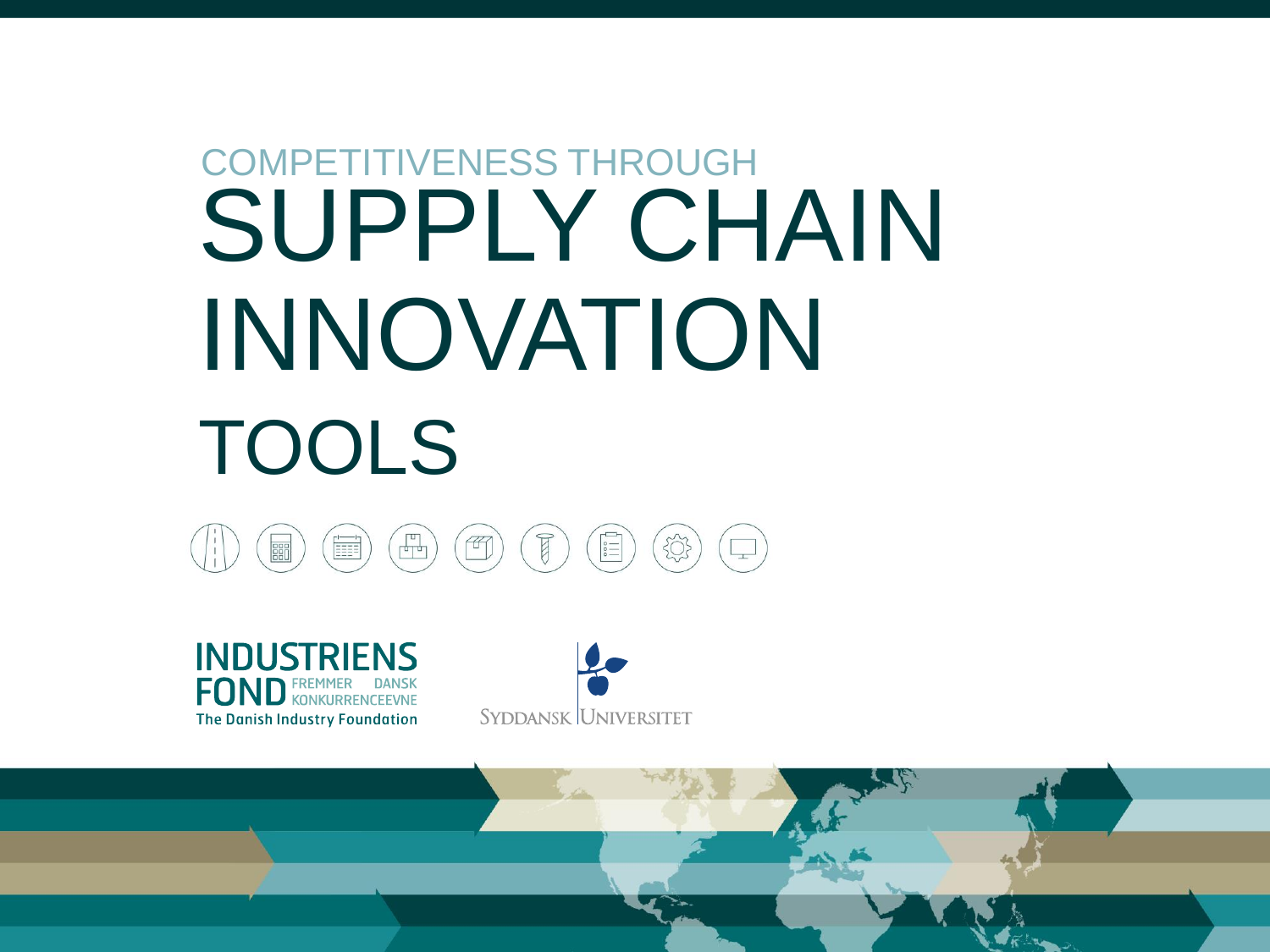

Based on a major report, this workbook is developed to illustrate how Danish companies can work with supply chain innovation through the use of a selection of tools

The workbook consists of the following:

- Key concepts
- Two video case studies: Dinex A/S and TRESU Digital **Solutions**
- 20 tools with focus on supply chain innovation.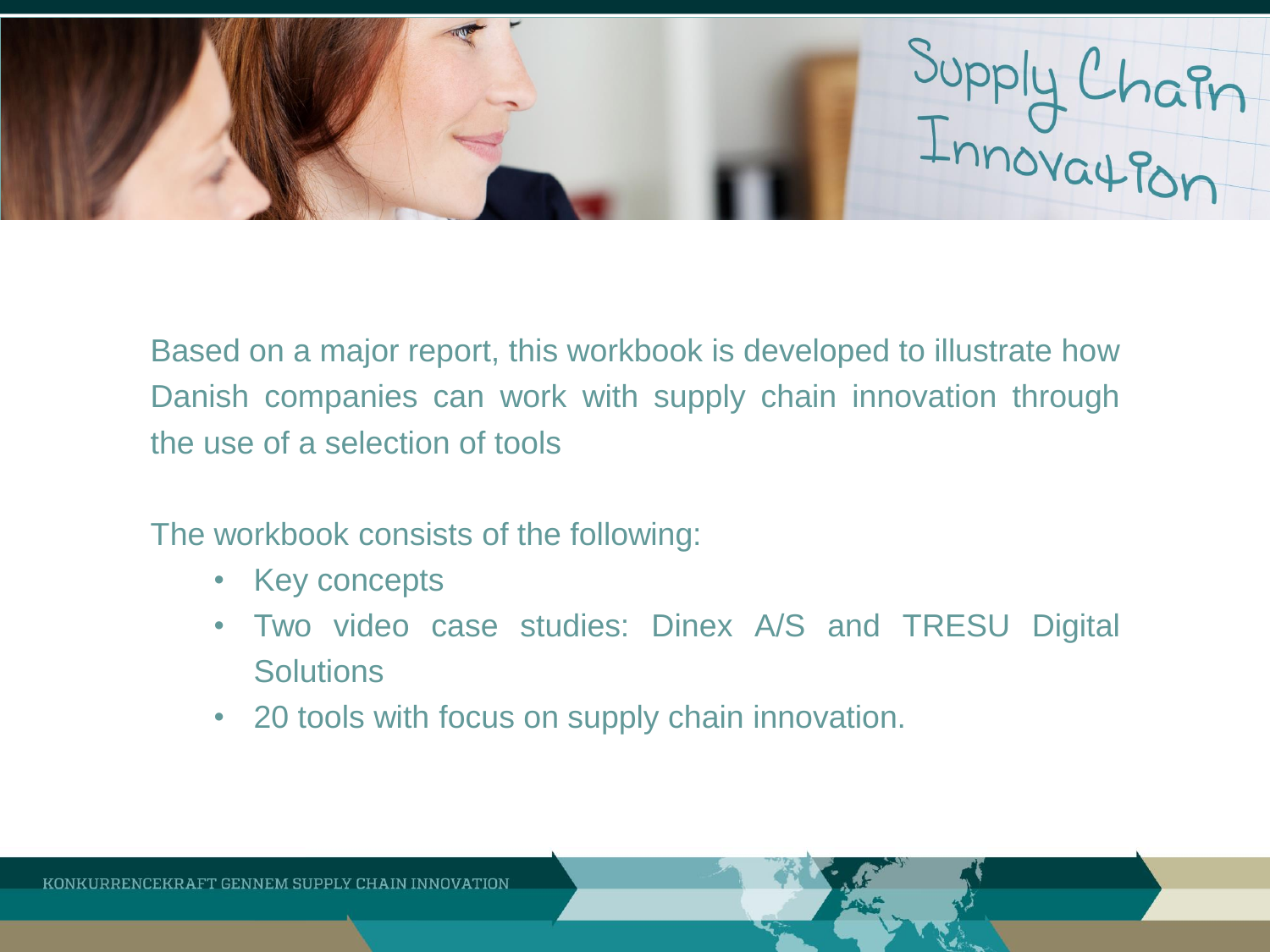

# SUPPLY CHAIN MANAGEMENT

- Supply chain management focuses on material, information and financial flows in supply chains and networks of companies.
- It is customer oriented and starts in the need for goods and services, creating demand backwards in the supply chain and supply network.
- Supply chain management is about differentiated management, since companies do not approach all customers and suppliers in the same way.
- The focus is on business processes, both intra- and interorganizational.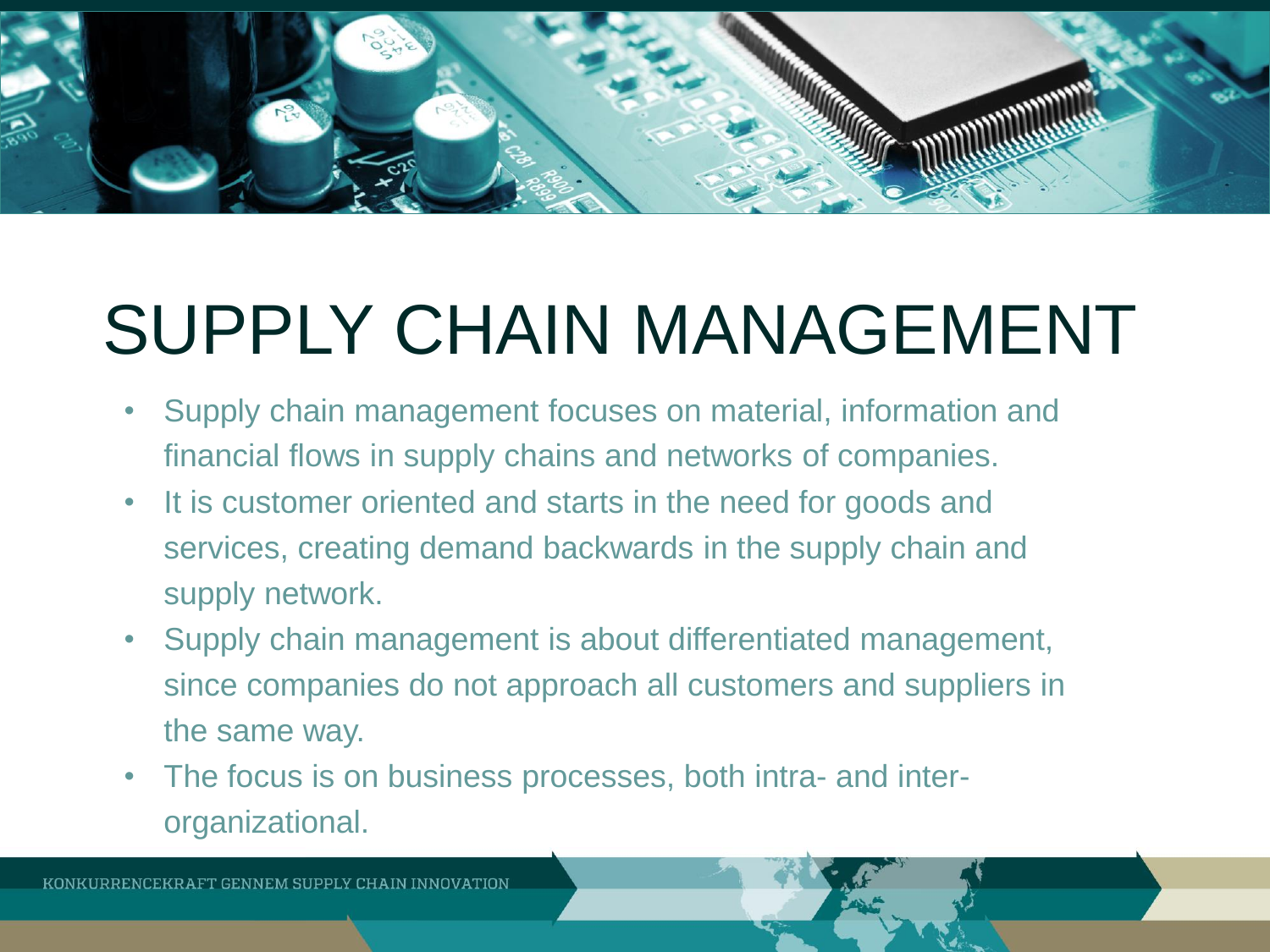

## INNOVATION

- Innovation is about transforming new ideas and putting them into practice.
- Traditionally, a distinction is made between invention and innovation.
- Invention is used to describe the idea and concerns only the first step in an often lengthy process, in which the idea is disseminated and effectively applied.
- To use the term innovation, the idea has to be commercialized.
- The degree to which an innovation is considered new depends on the individual or the individual organization. You may find innovations that are not new to the world, but new to the company or the individuals involved.
- Innovation can be manifested in many different forms, both in technology and in the way we work.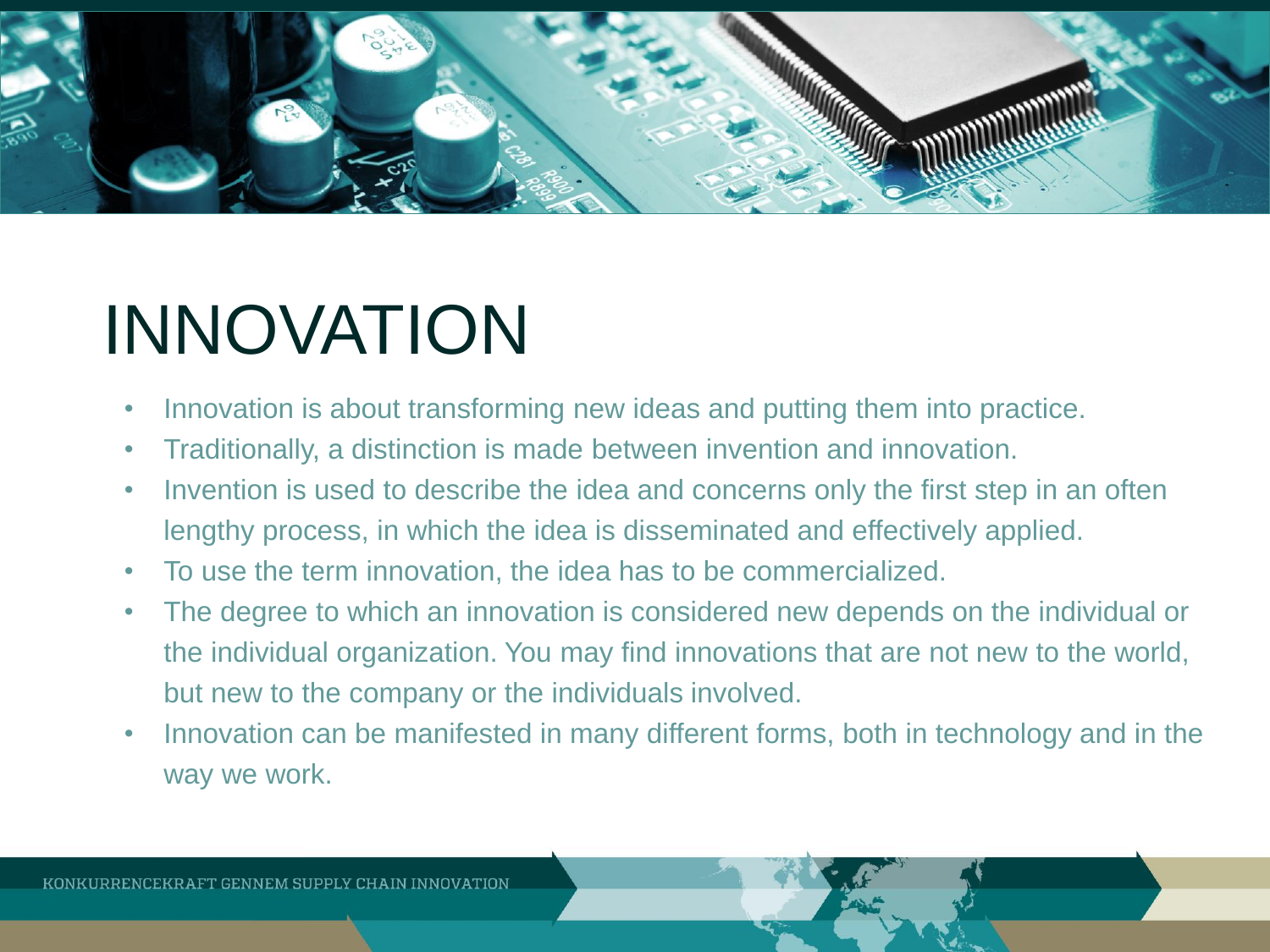

#### SUPPLY CHAIN INNOVATION

*"Supply Chain Innovation is a change (incremental or radical) within a supply chain network, supply chain technology, or supply chain process (or a combination of these) that can take place in a company function, in a company, in an industry or in a supply chain in order to enhance new value creation for the stakeholder."*

*-* Arlbjørn et al. (2011)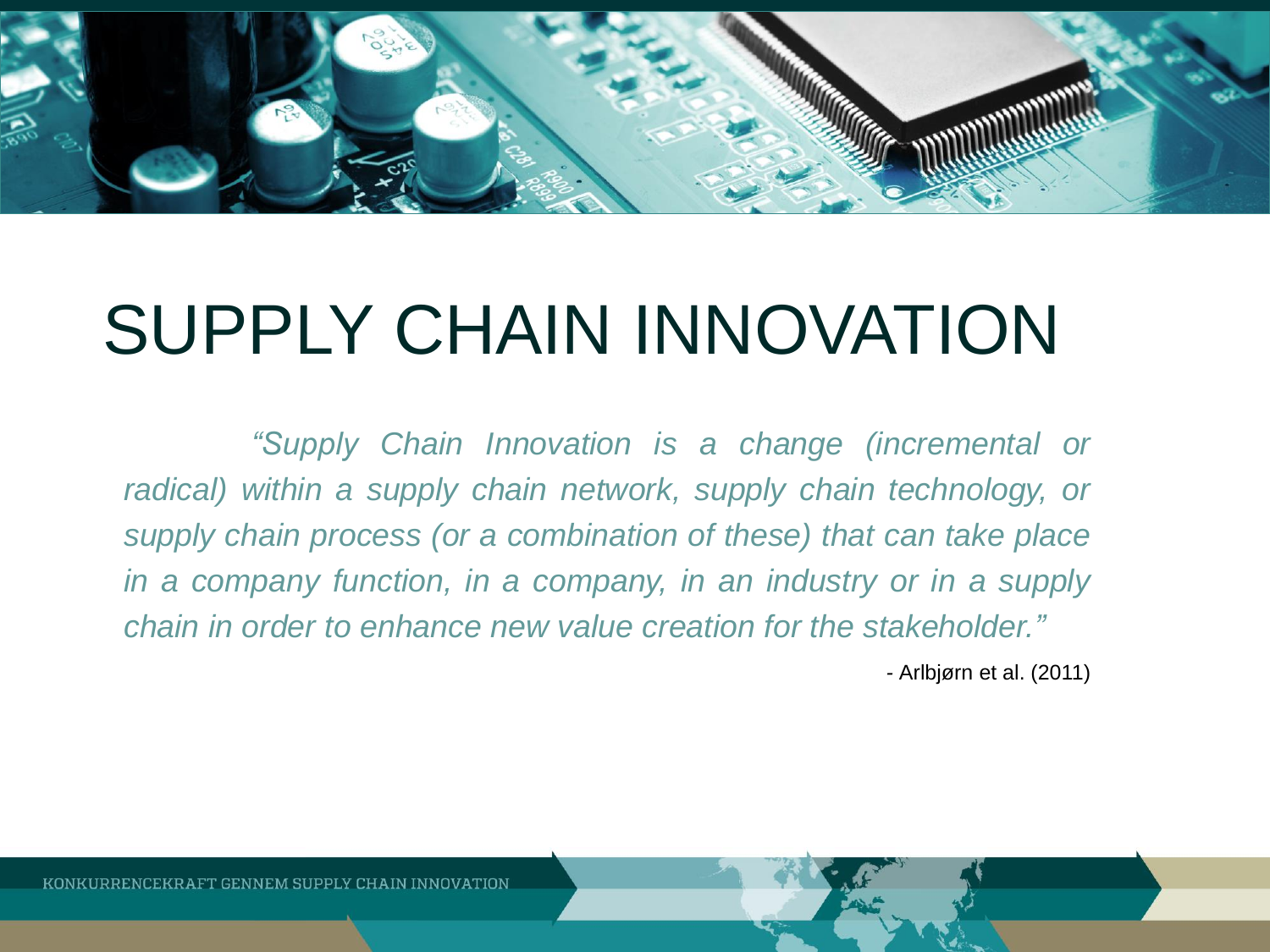

Supply chain innovation is composed of three elements:

- **1. Business processes:** groups of activities that provide a measurable output. Typically, activities in business processes will go across the traditional functional "silos" of a company such as sales, inventory, production, and procurement.
- **2. Technology:** innovation in supply chain technology relates to the technology and to its application in a supply chain context. Supply chain technologies can be used independently or in combination with other technologies, creating a supply chain innovation.
- **3. Supply chain network:** the network structure of a supply chain concerns the depth as well as width of upstream and downstream relationships. Innovation in the supply chain network structure is related to the creation of value through knowledge sharing in virtual networks.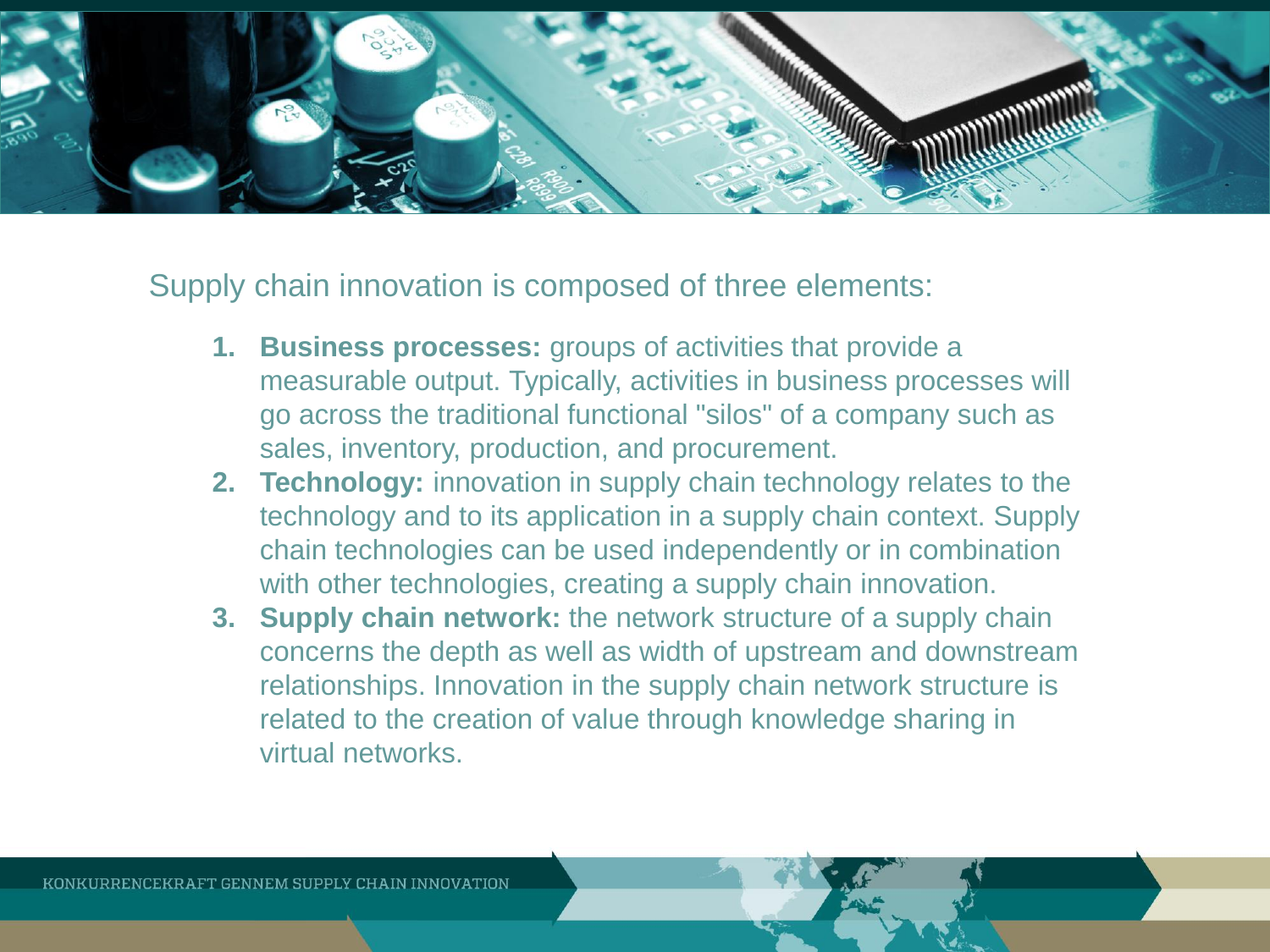

*Framework for understanding supply chain innovation* 

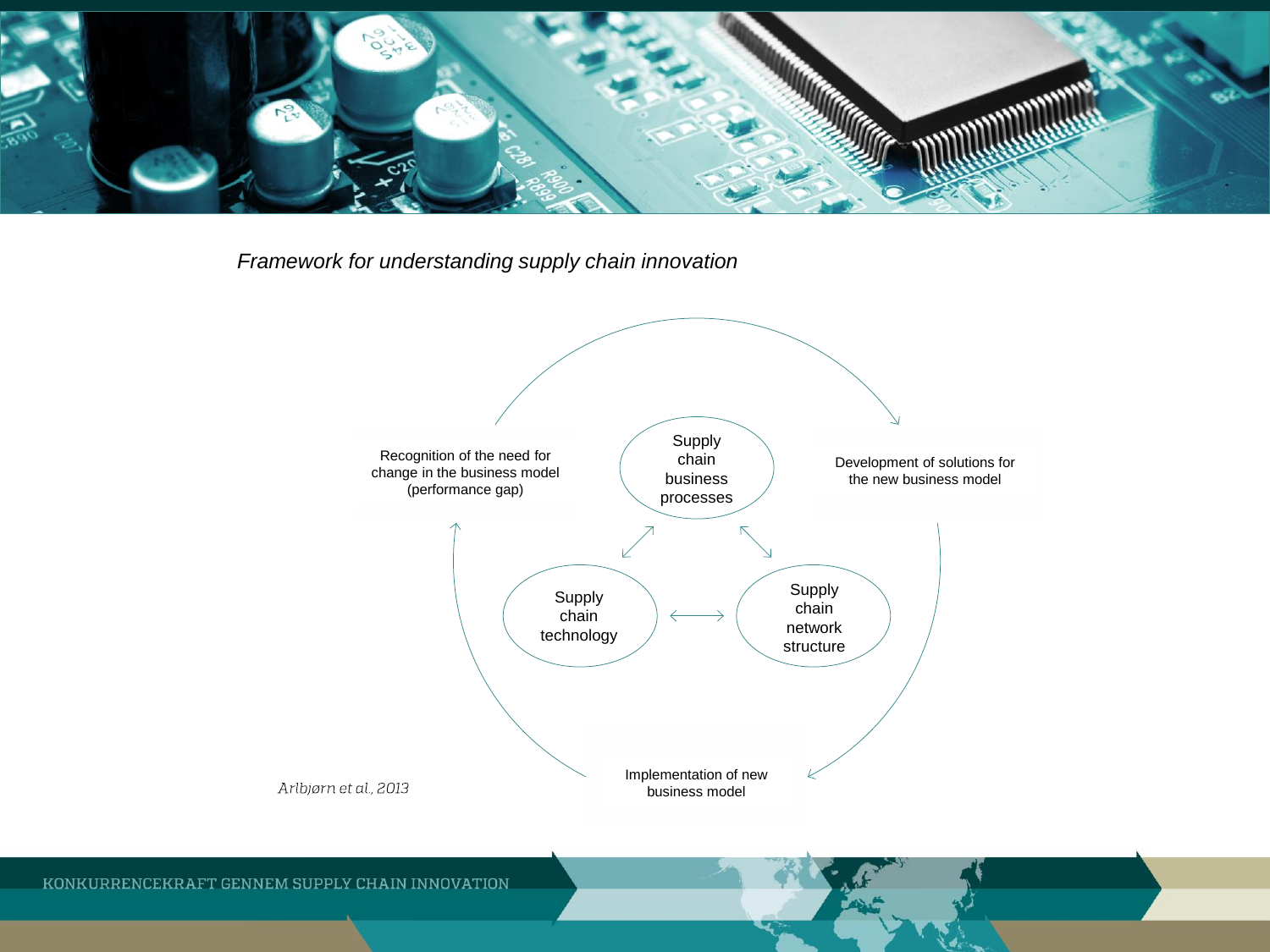

#### OPERATION CONTRA DEVELOPMENT

In all organizations the dilemma regarding the allocation of resources to operations and development can be found. This phenomenon is known as ambidexterity.

In an organizational context it refers to the ability to explore and exploite (March, 1991).

- Exploration includes activities such as search, variation, risk management, experimentation, play, flexibility, discovery and innovation.
- Exploitation includes fine-tuning, choice, production, efficiency, selection, implementation and execution.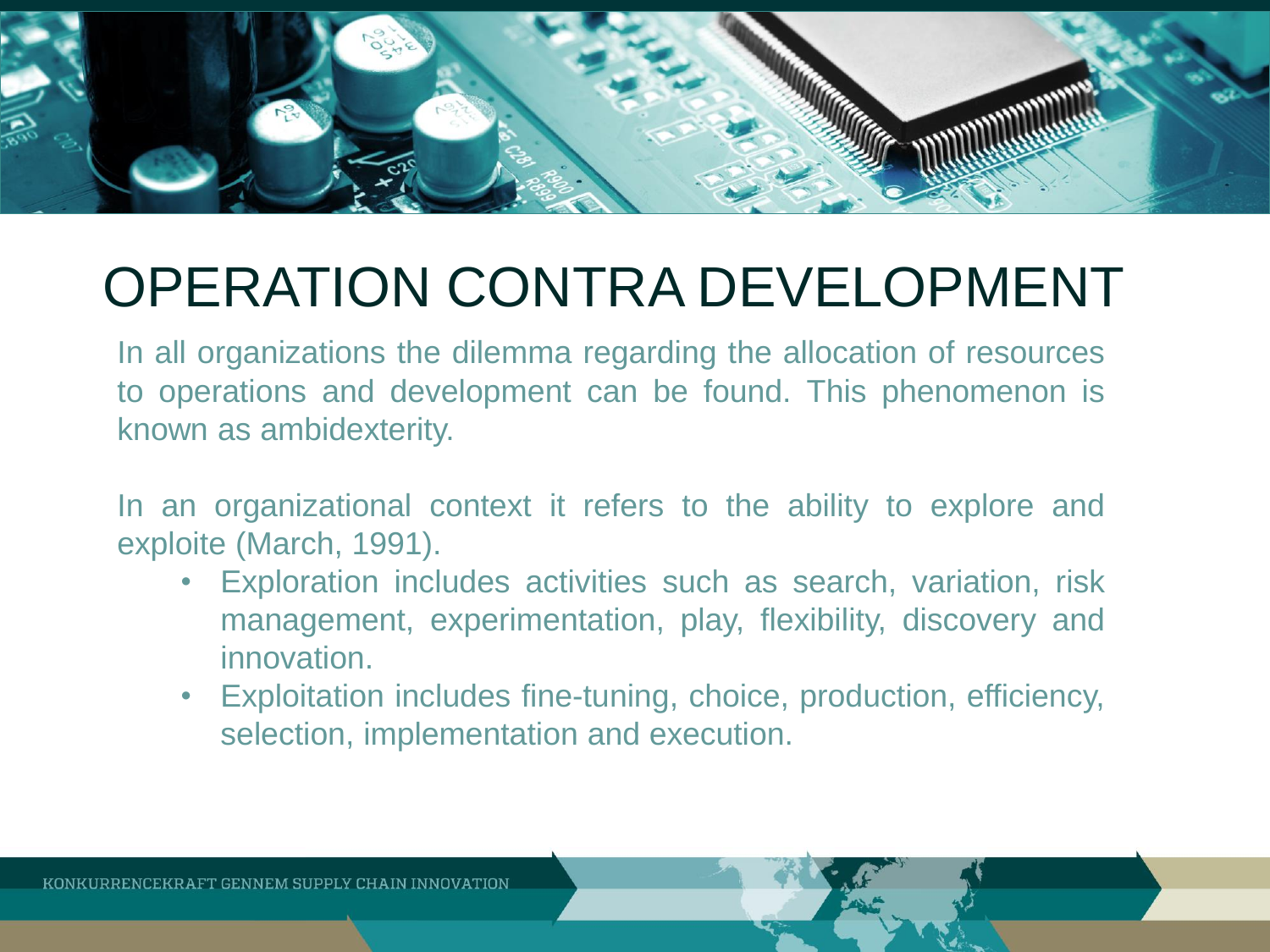

Two capacities are required to work with and master ambidexterity:

- 1. The company must be able to notice changes in the competitive environment, changes in technology, competition, customer portfolio and government regulation etc.
- 2. The company must be able to act on these opportunities and threats.

Exploration as well as exploitation are self-reinforcing phenomena and companies can get caught in their own success. Too much exploration can lead to a learning trap, while companies that only work with exploitation can be caught in a competence trap, as they focus on existing skills.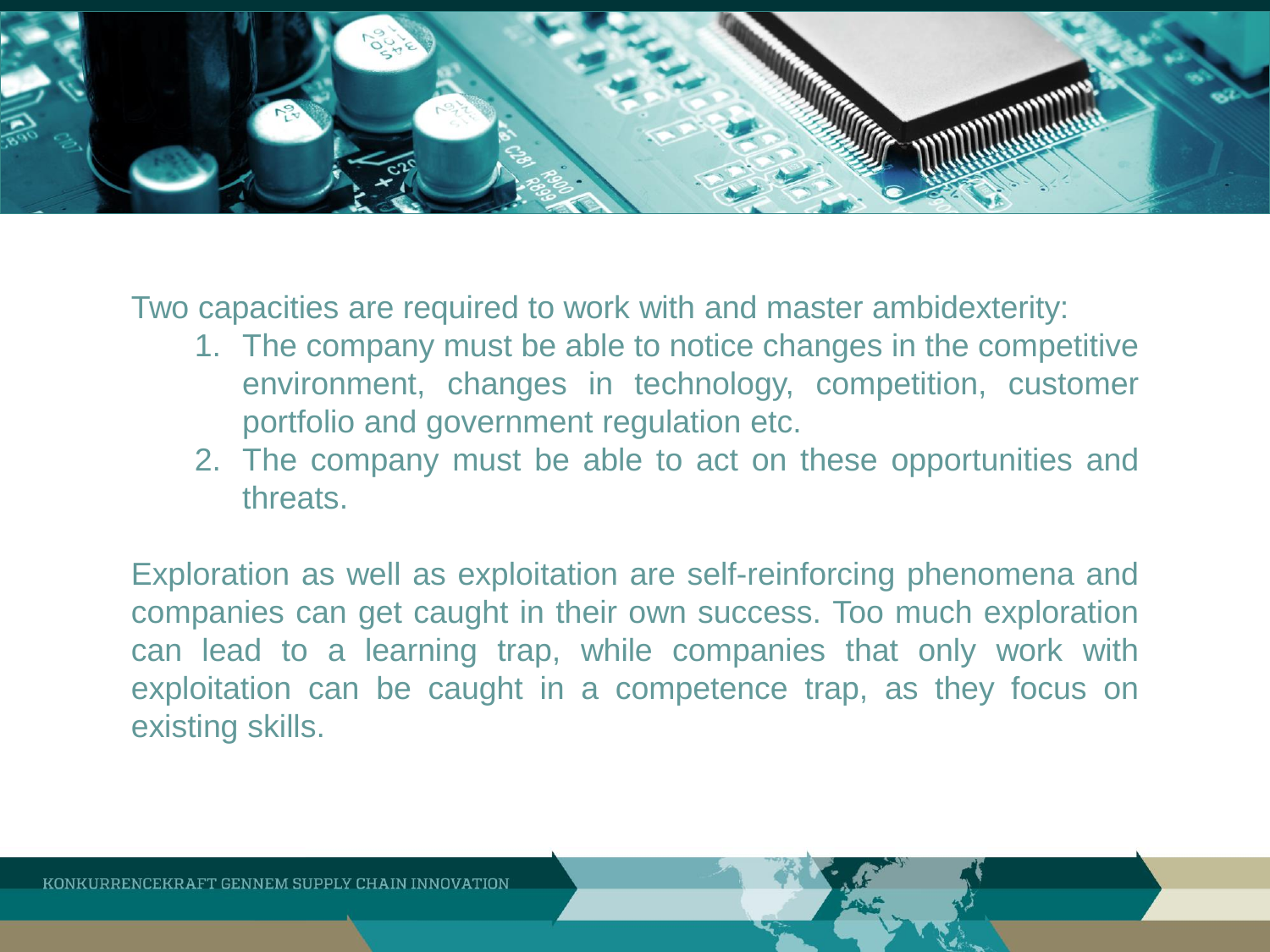

#### PROBLEM TYPE

The challenges of a company - generally as well as specifically for the supply chain - can be categorized into two types: tame problems and wicked problems.

The distinction between tame and wicked problems should be seen in relation to the individual company. What is regarded as a tame problem in one company can be seen as a wicked problem in another and vice versa.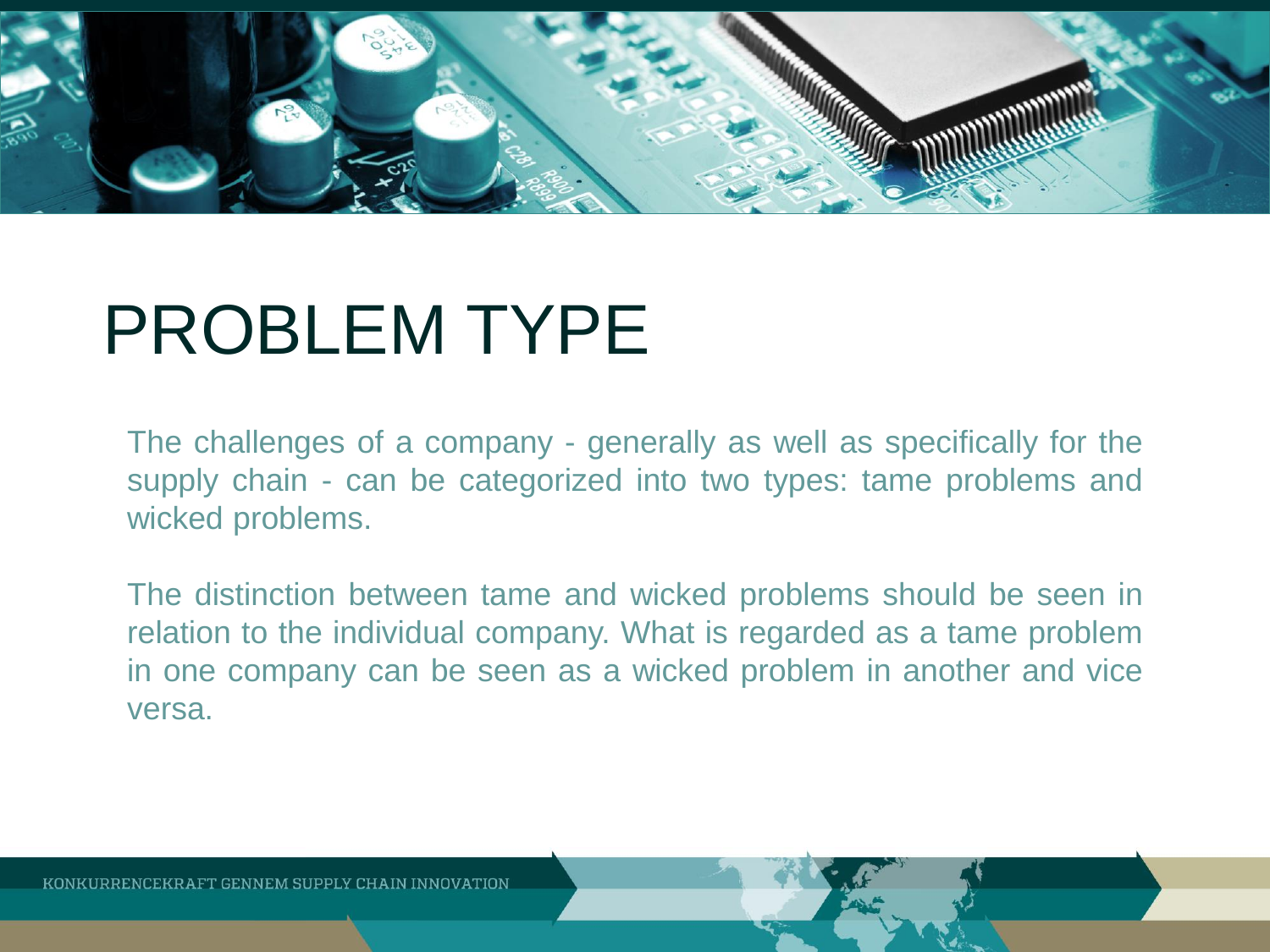

A tame problem is a problem to which the solution is known, and the parties involved can test the applicability of a suggested solution.

Examples of tame problems in a supply chain context could be:

- Reorganisation of stock after picking frequency.
- Establishment of performance management
- Implementation of vendor managed inventories.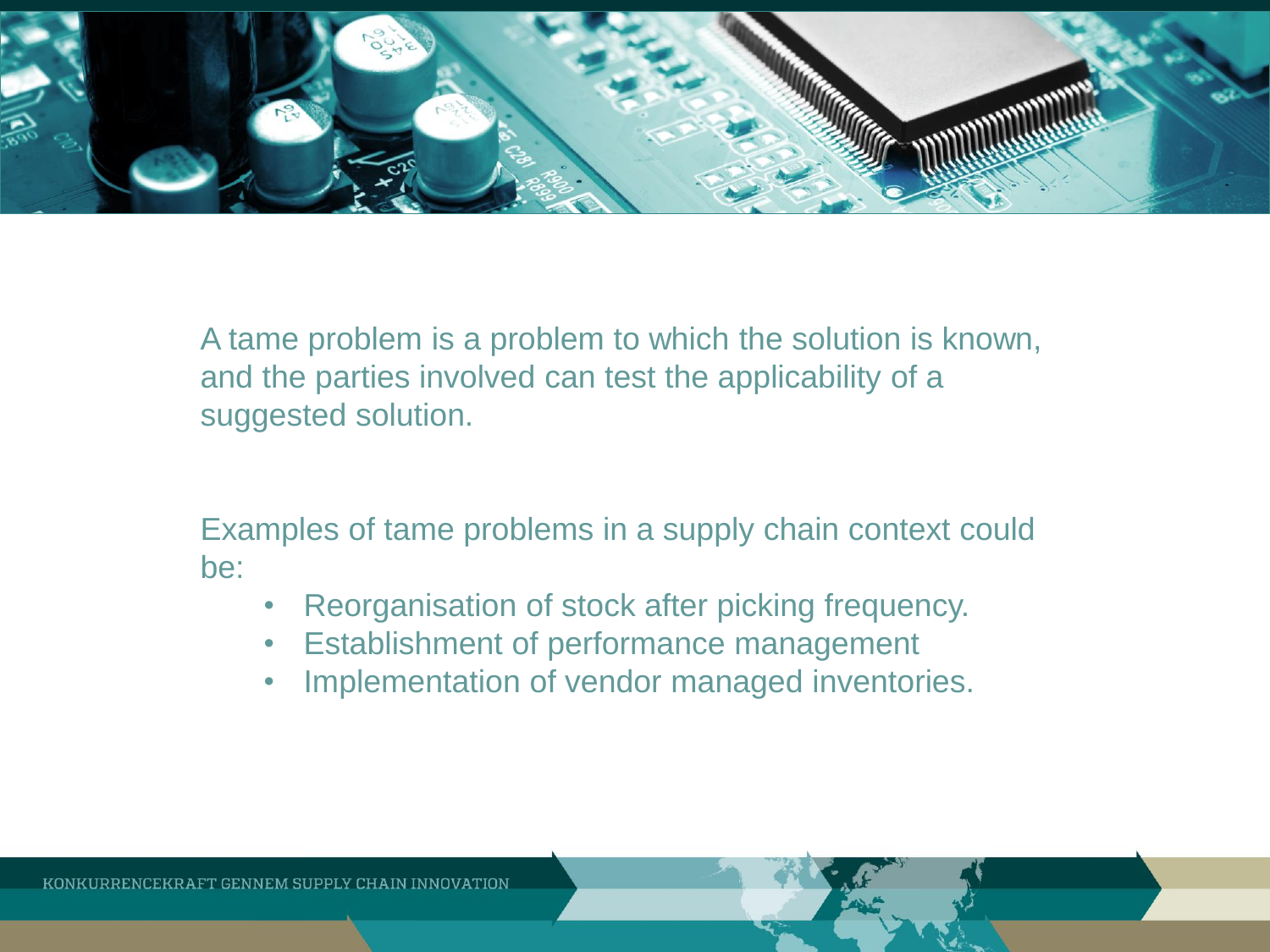

A wicked problem is characterized as a problem to which the solution is not known. Therefore, one can not reach a clear or definitive solution but only a solution that is "satisfactory" with the given resources.

Examples of wicked problems in a supply chain context could be:

- Domiciling a European warehouse of finished goods to meet the demands for short lead-time for various European markets.
- Optimized phasing in and out of products or components.
- Supplier reorganization.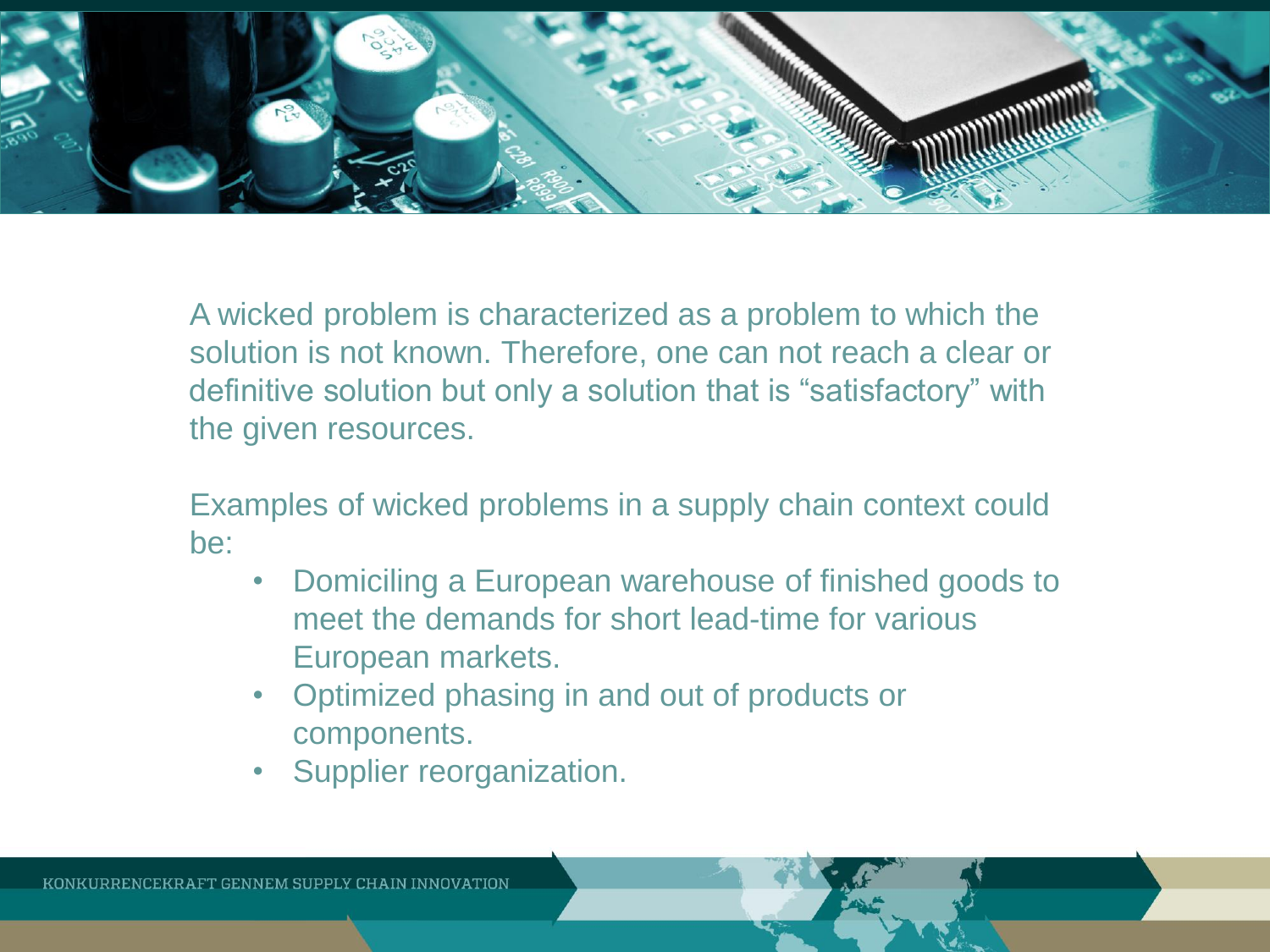

In a supply chain innovation context, it is important to bear in mind the relationship between organization and type of problem.

When combining the concepts of operation and development with tame and wicked problems, you will have four problem situations.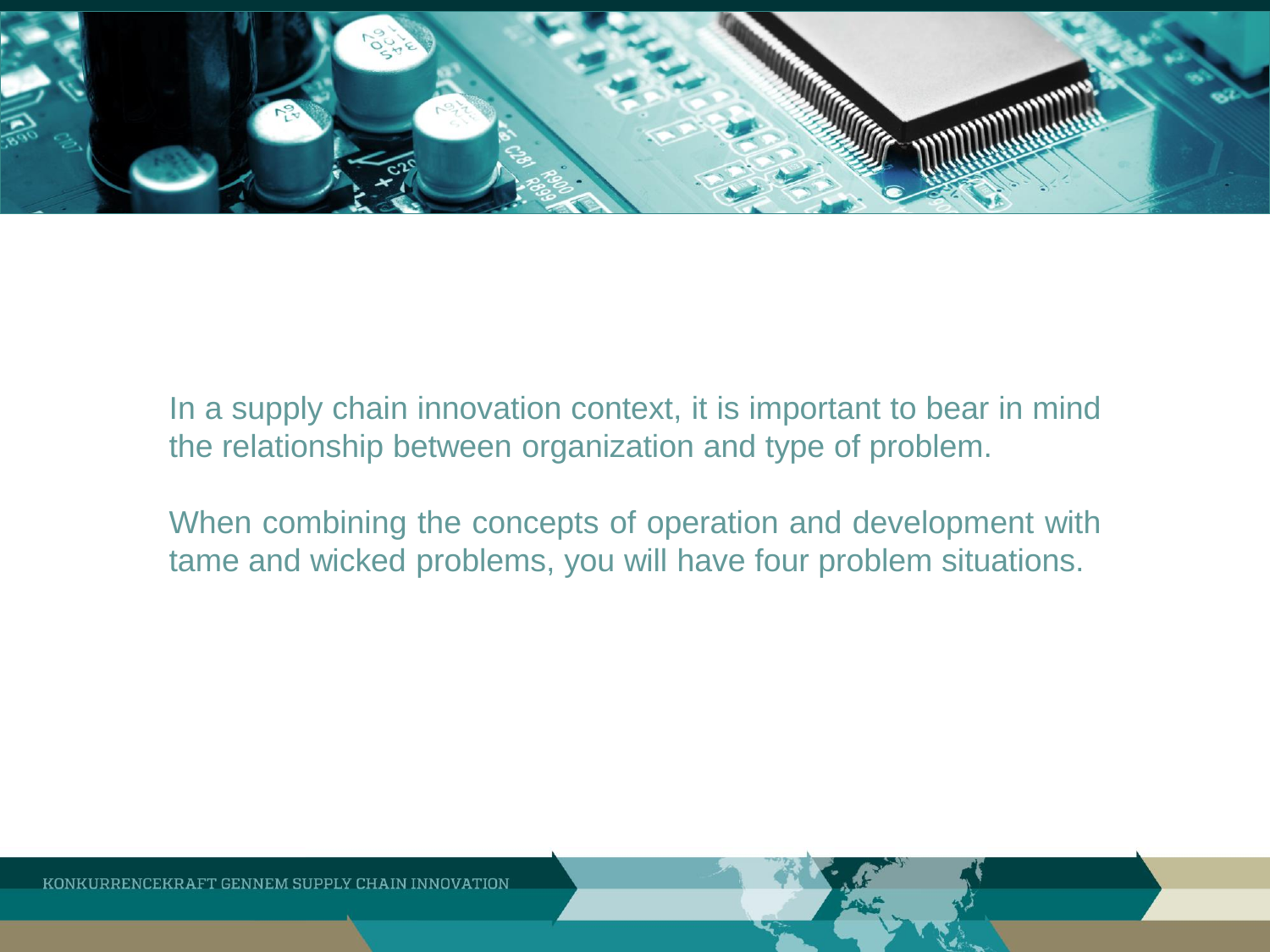

*Relationship between project organization and problem type* 

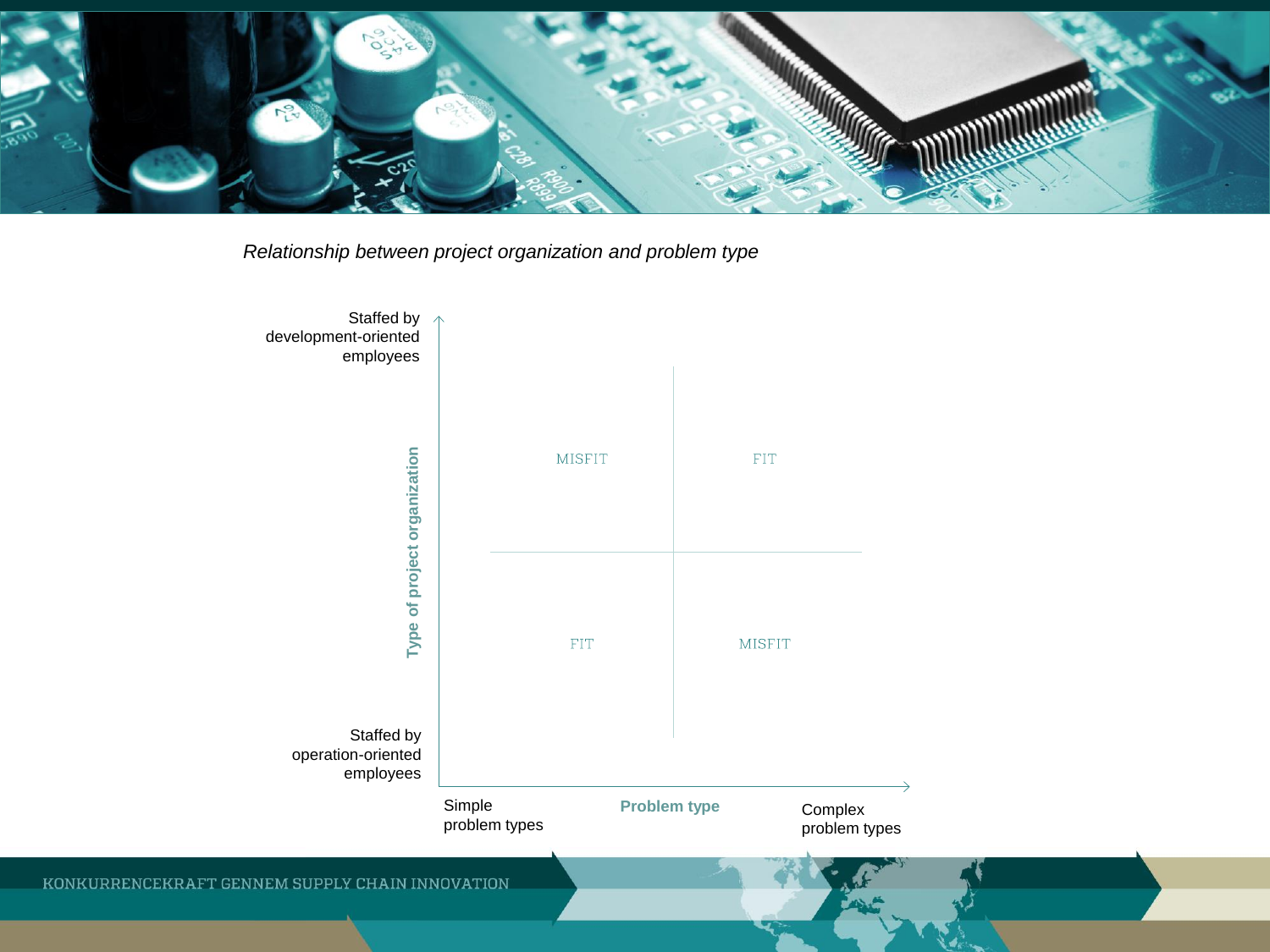Supply Chain<br>Innovation

The figure illustrates that a fit is achieved when innovation projects covering simple or tame problems are staffed with predominantly operation-oriented employees.

Likewise, a fit is achieved when projects including complicated or wicked problems are staffed with development-oriented employees.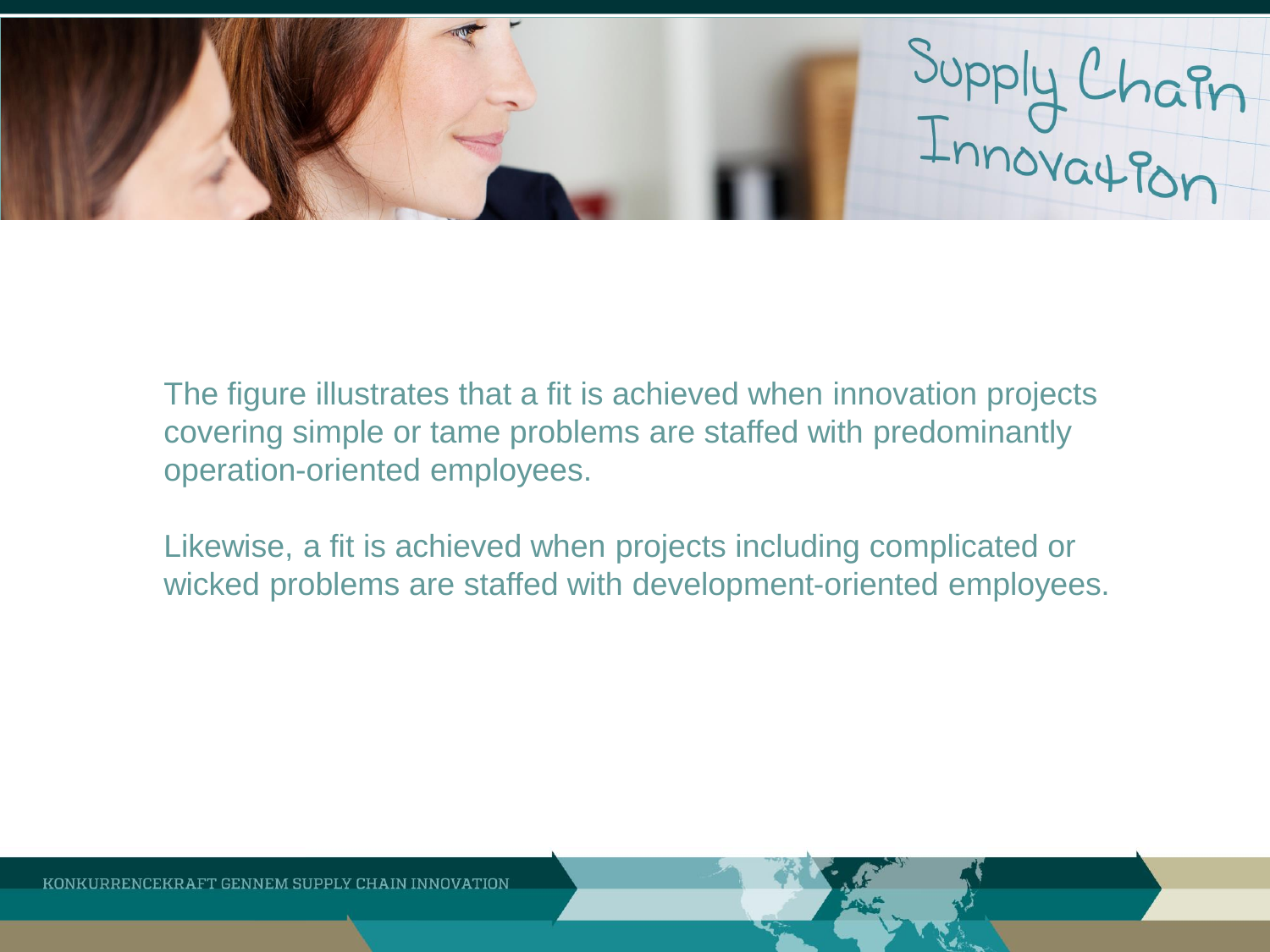

It is important to point out that the axes in the figure should be read as a continuum, meaning that a problem can be respectively tame or wicked to a greater or lesser extent, and staffing of projects is described as being primarily operation-oriented toward being development-oriented.

This means that there may be development-oriented resources in innovation projects dealing with tame problems. Likewise there can be operations-oriented resources in wicked innovation projects.

MISFIT occurs when management does not have sufficiently focus on the organization working with the specific development project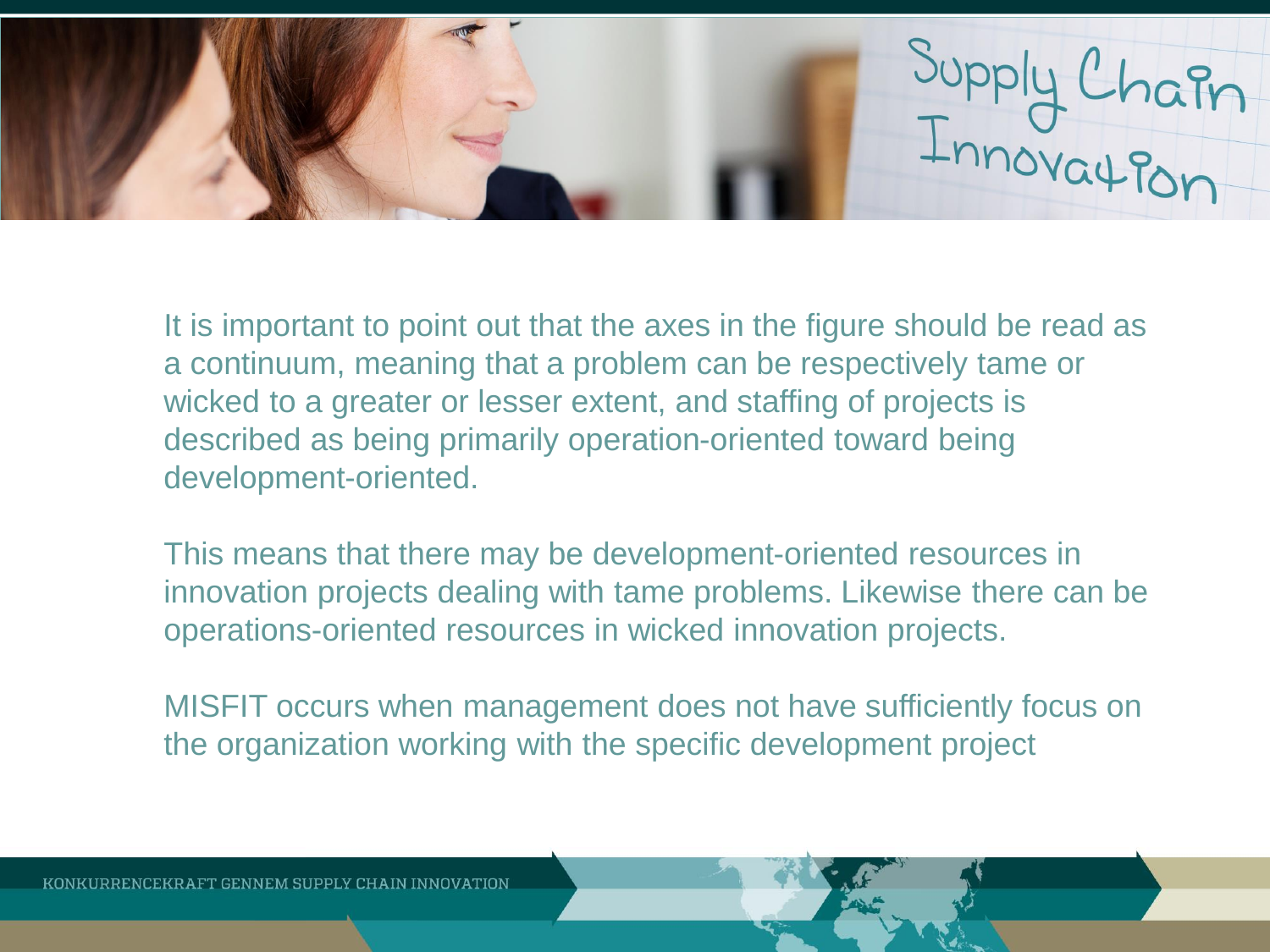

#### VALUE BASED SUPPLY CHAIN INNOVATION

Value based supply chain innovation can be understood through the concepts; Value Capture and Value Delivery (Munksgaard, Stentoft & Paulraj, 2014)

In the context of supply chain innovation, the company must create awareness of the way in which the specific innovation includes both value capture and value delivery.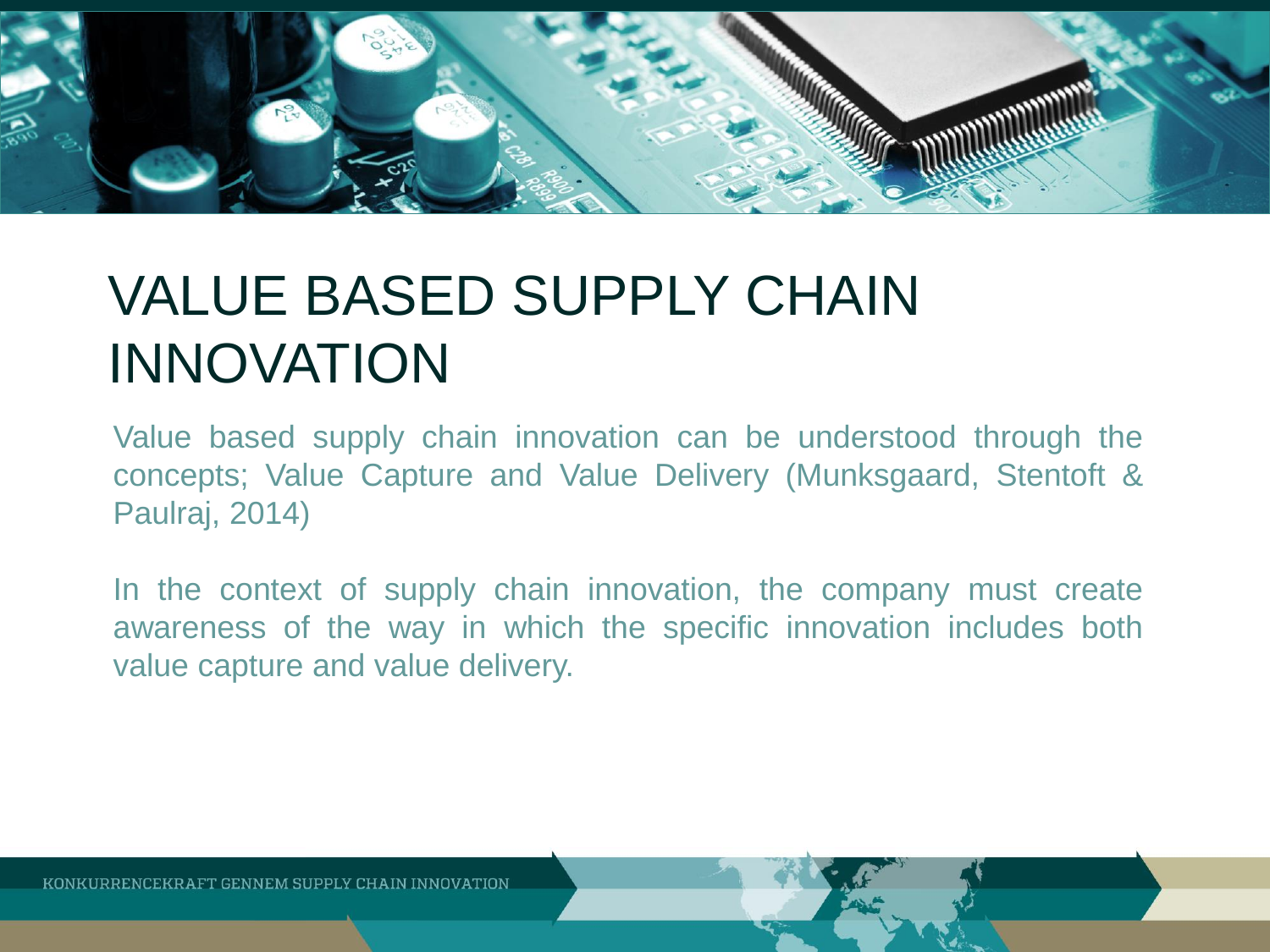

Value capture focuses on the way in which the specific supply chain innovation captures value. This means that it refers to the company's profit as well as how the company efficiently performs its value-adding activities. As examples of value capture can be mentioned improved internal processes, cost reductions, and quality improvements as a result of a supply chain innovation.

Value delivery focuses on the processes that create value for external partners (usually customers). These are activities that go across company functions, for example reduced lead times to customers, improved delivery performance, and delivery information.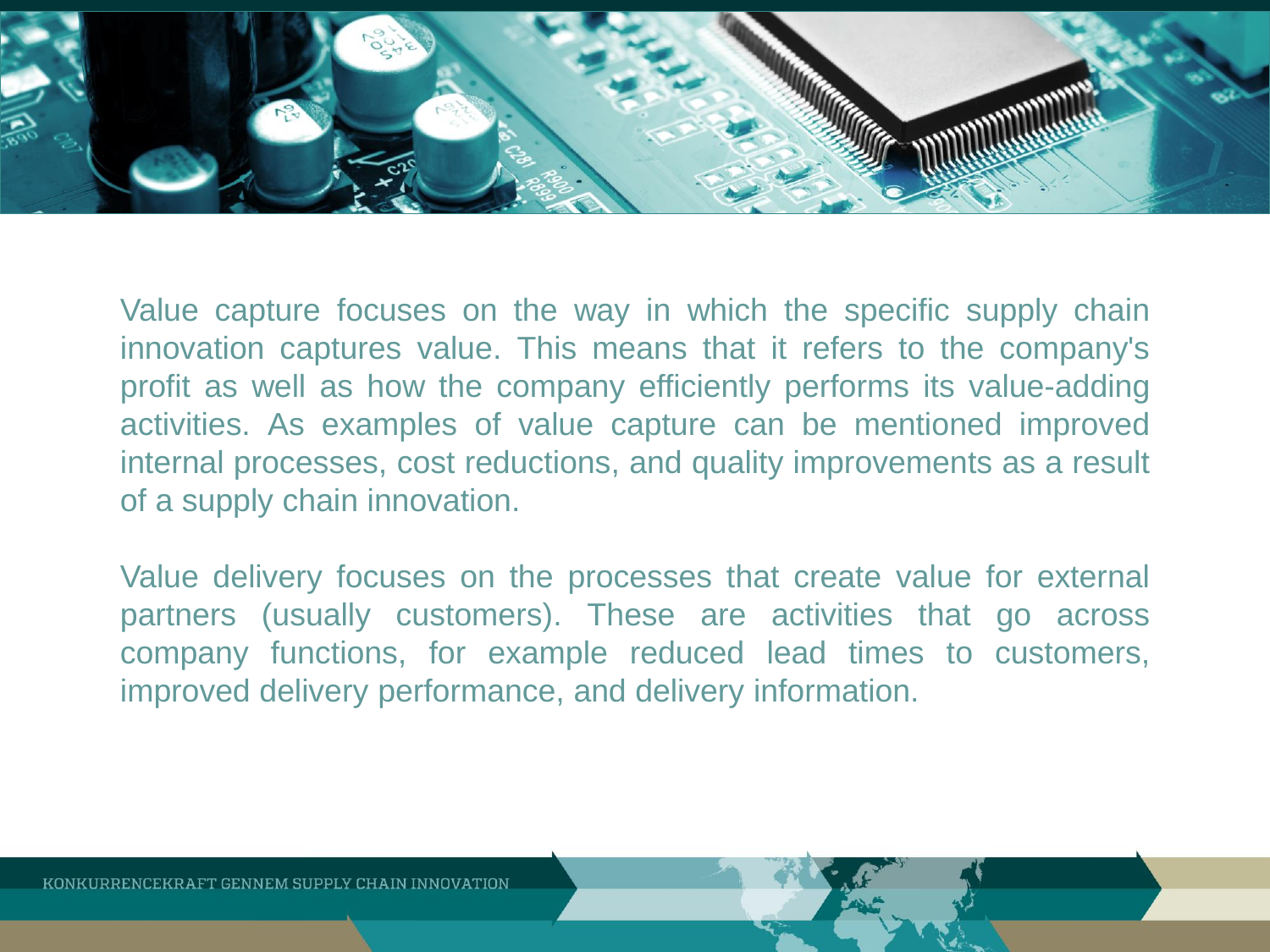

#### CASES

- Dinex A/S is a leading global manufacturer and distributor of innovative exhaust and emission control products and solutions for the heavy duty diesel and gas engine industry.
- TRESU Digital Solution is a leading manufacturer of flexo printing machines and equipment for the graphics industry within flexo, offset and digital.
- The video case material has been prepared as examples of how to work with supply chain innovation at different stages.
- The material is available at [www.industriensfond.dk](http://www.industriensfond.dk/) and [www.recoe.dk](http://www.recoe.dk/)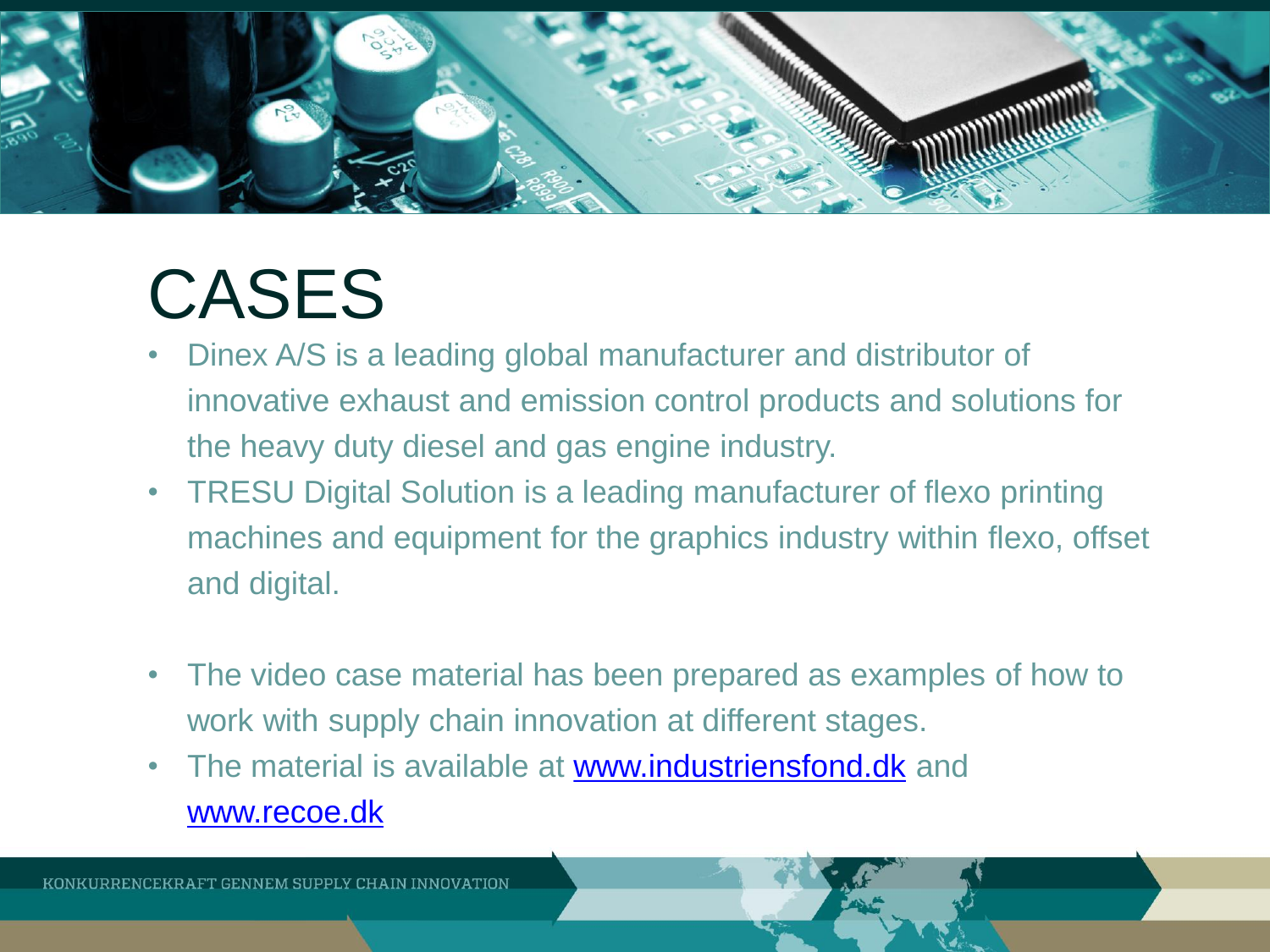

## THE TOOLS: AN OVERVIEW

The workbook consists of 20 tools that are split into two main areas, 1) tools developed to deliver specific supply chain facts and 2) tools related to monitoring and follow-up.

For all tools apply that they can be used to determine how the actual practice is (AS-IS) as well as to determine the frame for the future (TO-BE).

Supply chain innovation is often a part of the company's overall strategy. These strategy processes must be implemented with careful attention to the company's specific characteristics and the degree of dynamic in the environment.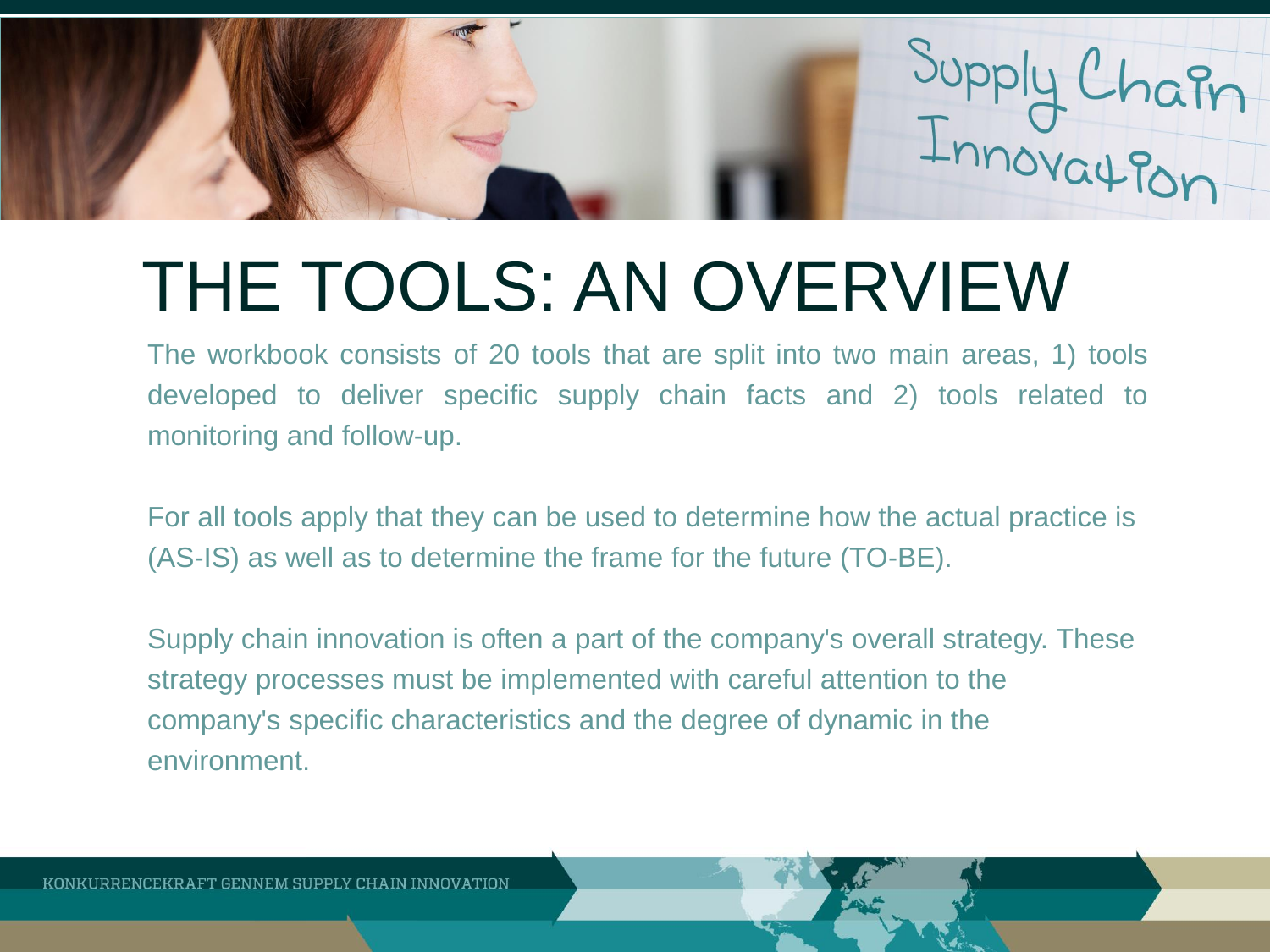

The workbook's supply chain facts oriented tools are divided into five areas:

- Strategy
- Systems
- Performance
- Organization
- Structure

In addition, five tools for monitoring and follow-up are presented.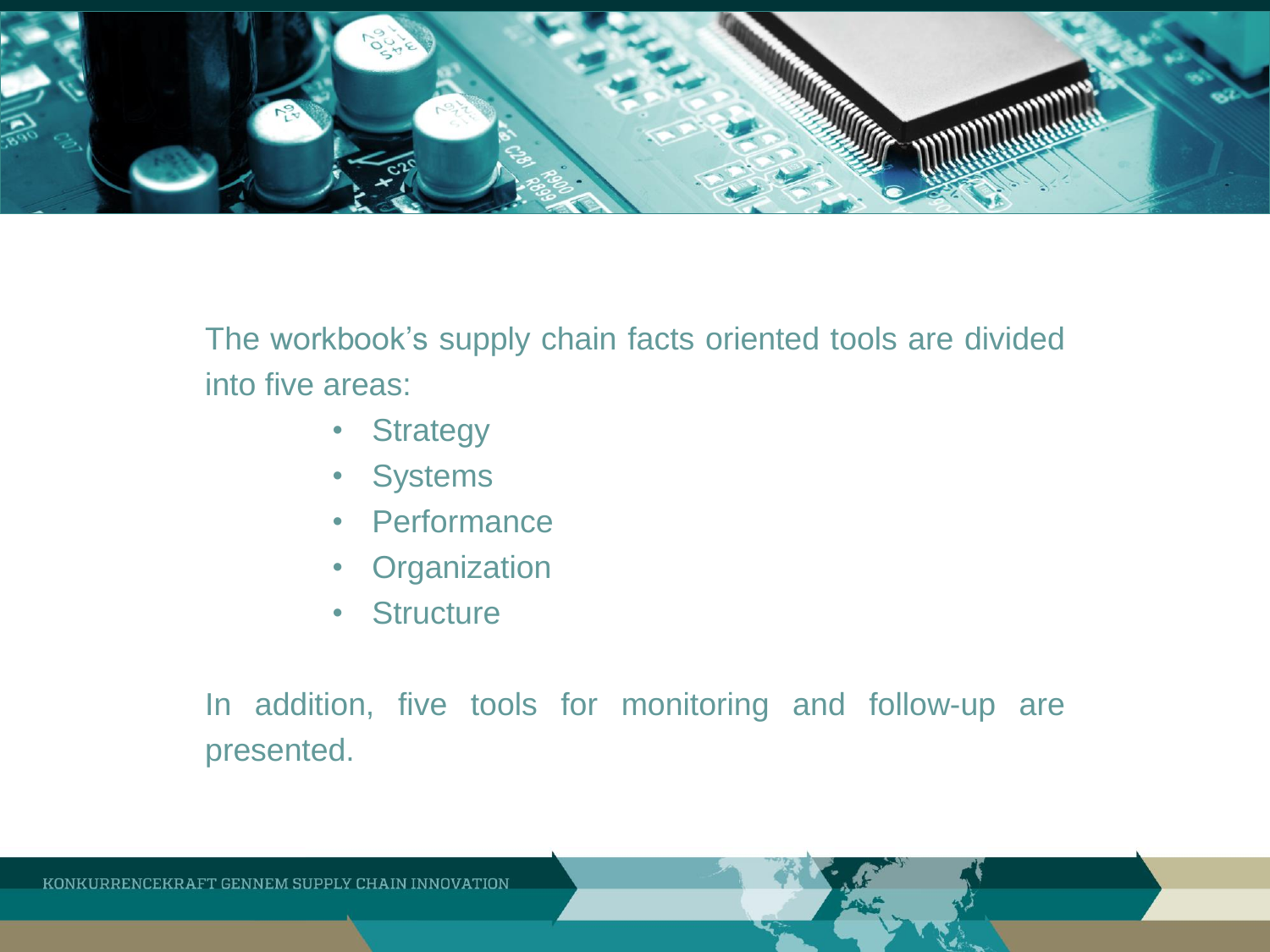#### *An overview over tools for supply chain innovation*

| AS-IS           | TO-BE           |
|-----------------|-----------------|
| <b>Planning</b> | <b>Emergent</b> |

|                                     | <b>STRATEGY</b>     | Supply chain SWOT<br>Supply chain gap analysis<br>Strategic requirements for the supply chain<br>٠          |
|-------------------------------------|---------------------|-------------------------------------------------------------------------------------------------------------|
|                                     |                     |                                                                                                             |
|                                     | <b>SYSTEMS</b>      | Master data<br>$\bullet$<br>System infrastructure<br>٠<br><b>IT readiness</b><br>$\bullet$                  |
|                                     |                     |                                                                                                             |
| <b>SUPPLY CHAIN</b><br><b>FACTS</b> | <b>PERFORMANCE</b>  | Definition of a measurement<br>$\bullet$<br>Reporting of a measurement<br>٠<br>Supply chain accounting<br>٠ |
|                                     |                     |                                                                                                             |
|                                     | <b>ORGANIZATION</b> | Stakeholder analysis<br>Balance between operation and development<br>Competence to change                   |
|                                     |                     |                                                                                                             |
|                                     | <b>STRUCTURE</b>    | Supply chain segmentation<br>Centralised versus decentralised stock<br>Supply chain complexity<br>$\bullet$ |



KONKURRENCEKRAFT GENNEM SUPPLY CHAIN INNOVATION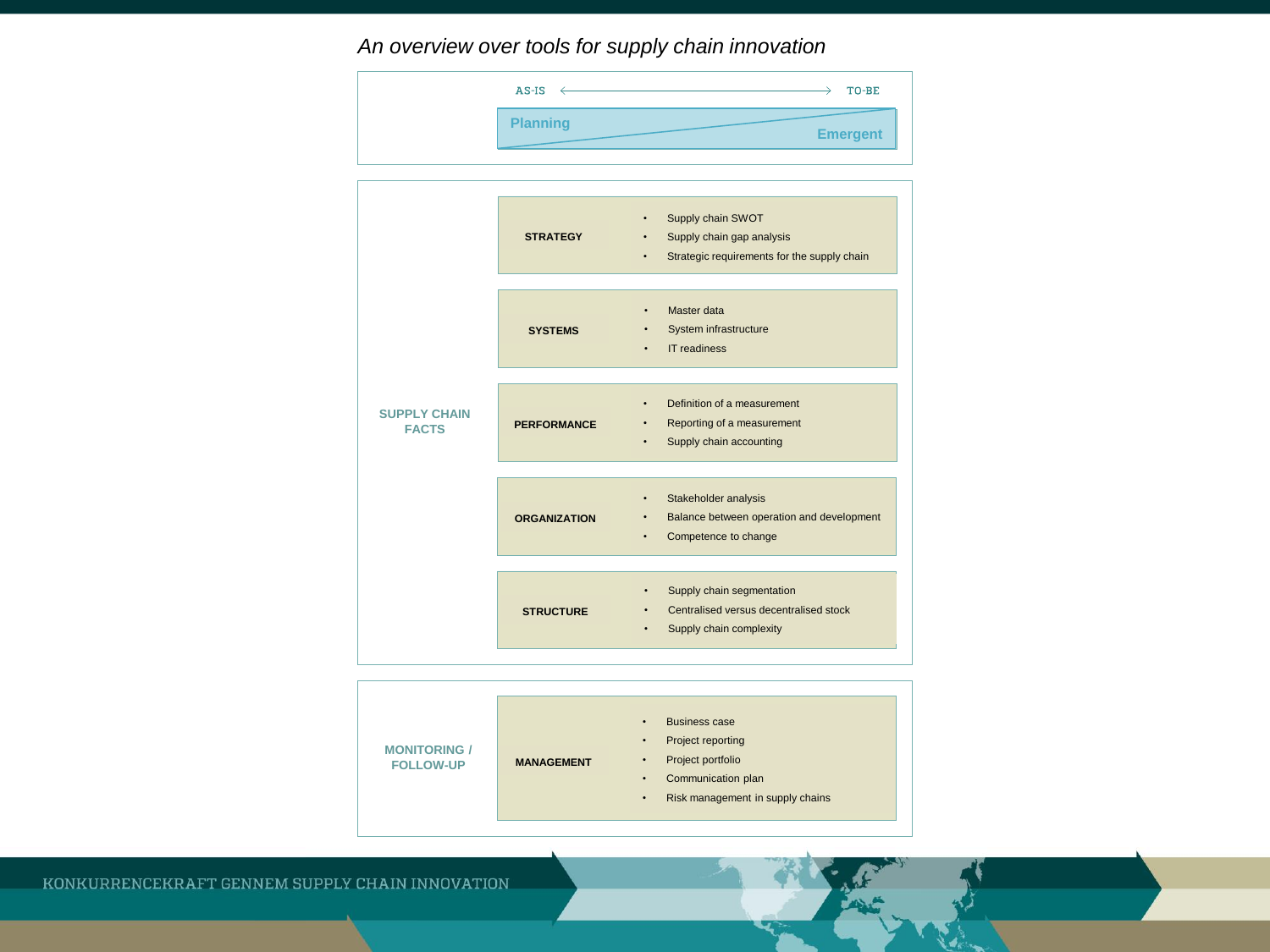

The tools may be used to create facts on the current supply chain performance and may contribute to the vision processes concerning the future supply chain performance.

The message is that any performance gap can be closed with supply chain innovation.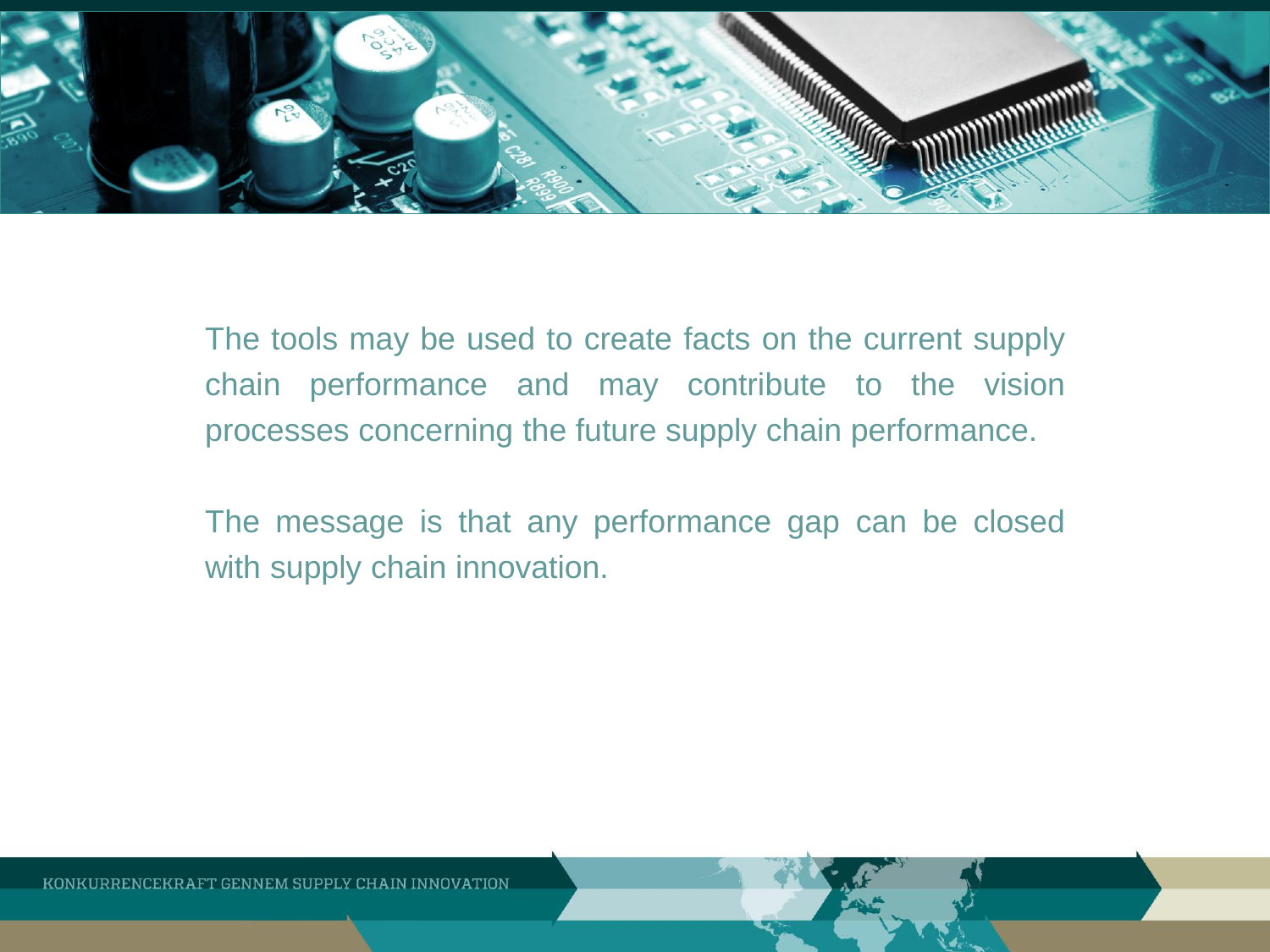